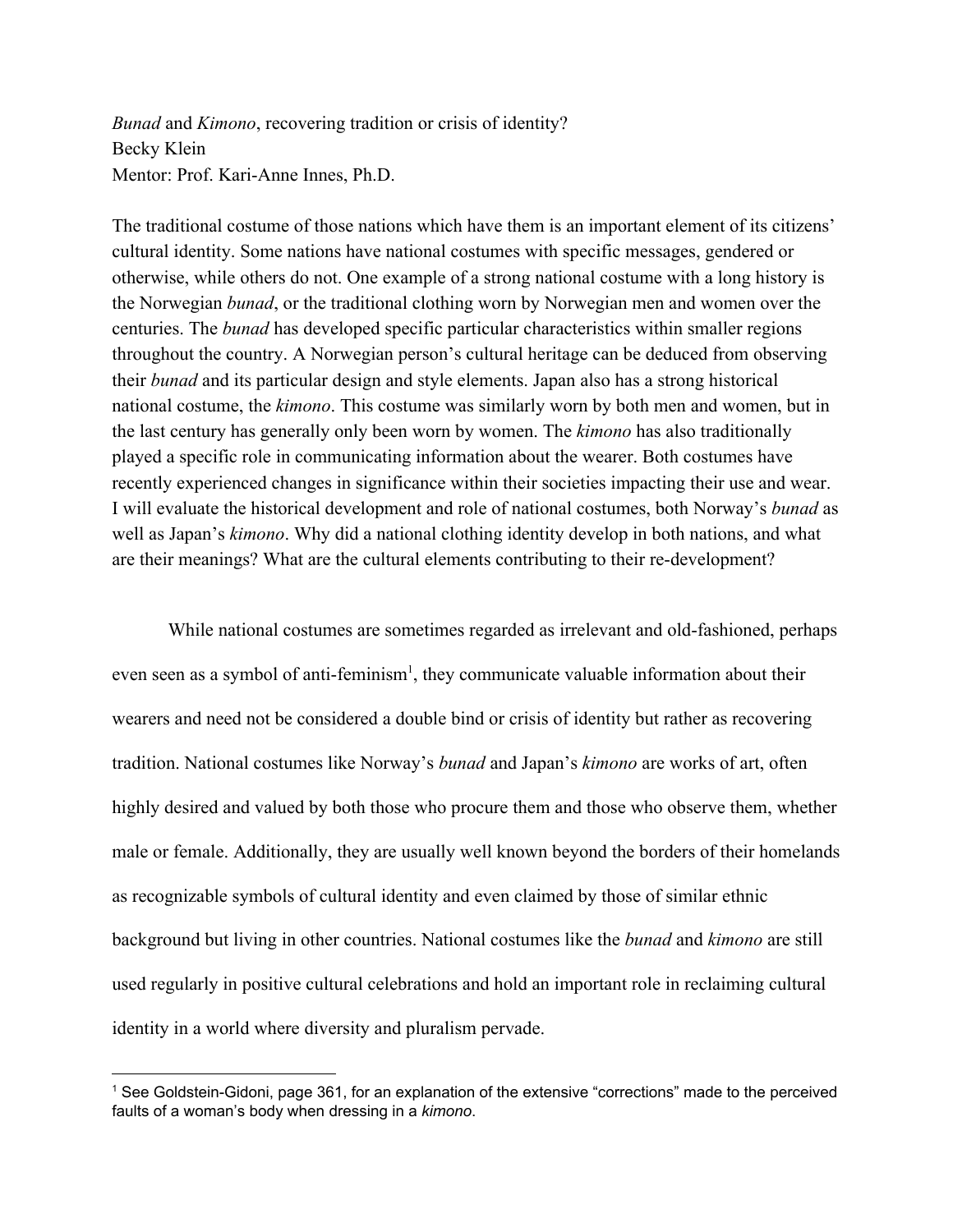The term *bunad* refers to the national and regional costumes of Norway worn by both men and women (Eriksen 26). A man's *bunad* consists of dark knee-length pants, a long-sleeved white shirt, a colorful vest with buttons up the front (sometimes a double row), a jacket, wide-brimmed hat, with stockings and dark leather buckled shoes. The design and appearance of women's *bunader* can be far more varied than men's, but the common elements include a long-sleeved white blouse, embroidered skirt and vest, stockings, and buckled shoes. Sometimes a woman will also include an apron, headwear, or silver or pewter brooch or earrings. She may also have a clasped pouch hanging at her waist via a belt in lieu of a purse or handbag. The differences in style are most easily seen in the details of the vest, as far as how it is cut, but colors and fabrics used to construct each piece as well as the embroidery chosen for each piece can vary widely. The most well-known *bunad* style is the Hardanger bride; she wears a very particular silver crown on her head which is specific to residents of Hardanger, and her apron has a very specific pattern of embroidery (Norwegian National Costumes).

The word *bunad* is an Old Norse term meaning "clothing" revitalized during a period of strong nationalism in the early twentieth century. Author and activist Hulda Garborg was fighting for Norway to have its own symbols of identity during the time it won its independence from Sweden in 1905 (Eriksen 26). Until that time, appreciation for and wearing of these costumes had declined, and she recognized it as a way to help solidify the young nation's identity. Norwegian scholar and author Thomas Hylland Eriksen states, "Although *bunads* have been a common sight on festive occasions, not least on Constitution Day, for generations, they have become increasingly common during the last two decades" (27). Garborg's effort was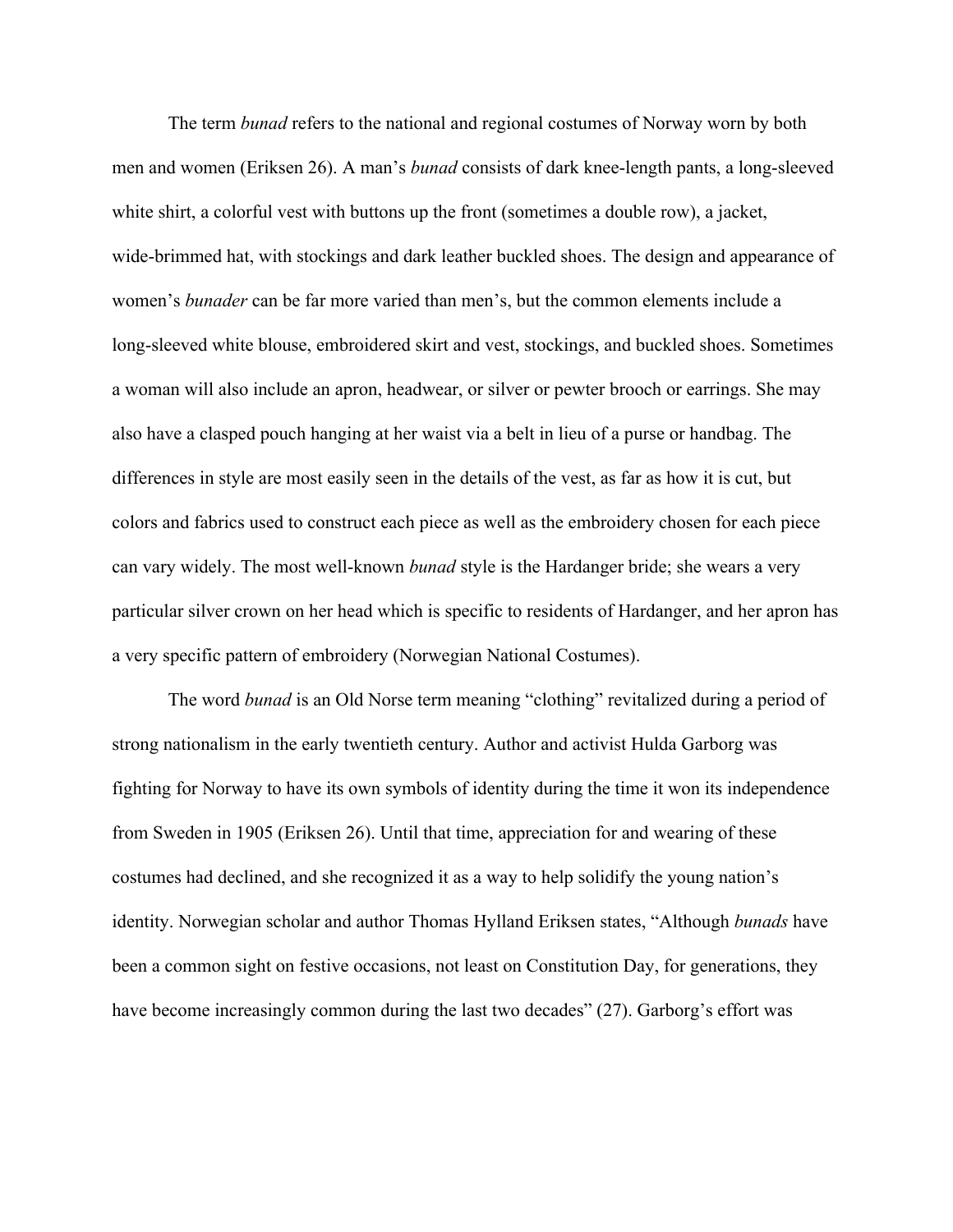successful, as the number of people choosing to own and wear a *bunad* has continued to grow ever since her book was published.

To illustrate the increasing popularity of owning and wearing one's own *bunad*, Eriksen writes, "It is estimated that more than 60 percent of Norwegian women have a *bunad* (Aagedal 2002) and a growing, but much smaller number of men. In total, about a third of the population owns a national costume" (27). It is an expensive endeavor, however, and many women sew and embroider their own *bunader* in order to save money. Professor Ann Schmiesing shared information about the cost in a 2003 article, stating, "Although a kit including the fabric, stamped-on pattern, and embroidery thread costs between \$500 and \$700, a professionally embroidered *bunad* complete with jewelry and other accessories can run between \$4,000 and \$5,000" (4). The effort and hours put into these creations makes them valuable in families, whether personally or professionally created, and regardless of their economic situation, a family will make the effort to obtain a *bunad*.

There is a catch when desiring to obtain and wear a *bunad*, however, in that it must be registered in order to be considered official. An organization lightheartedly known as the *bunad* police, the *Bunad- og folkedraktrådet*, "The Bunad and Folk Costume Council … is a state-funded advisory body under the ministry of culture" and exists to aid in this endeavor (Eriksen 27). *Bunad* designs must be submitted and accepted in order to be considered authentic. The main purposes of the Council according to their official website are as follows.

*- Arbeide for å framme, verne og vidareføre bruk og framstilling av bunader og folkedrakter i Noreg, som eit uttrykk for kulturell identitet og som berar av særeigne kvalitetar* (Work to promote, protect, and propagate the use and production of *bunader*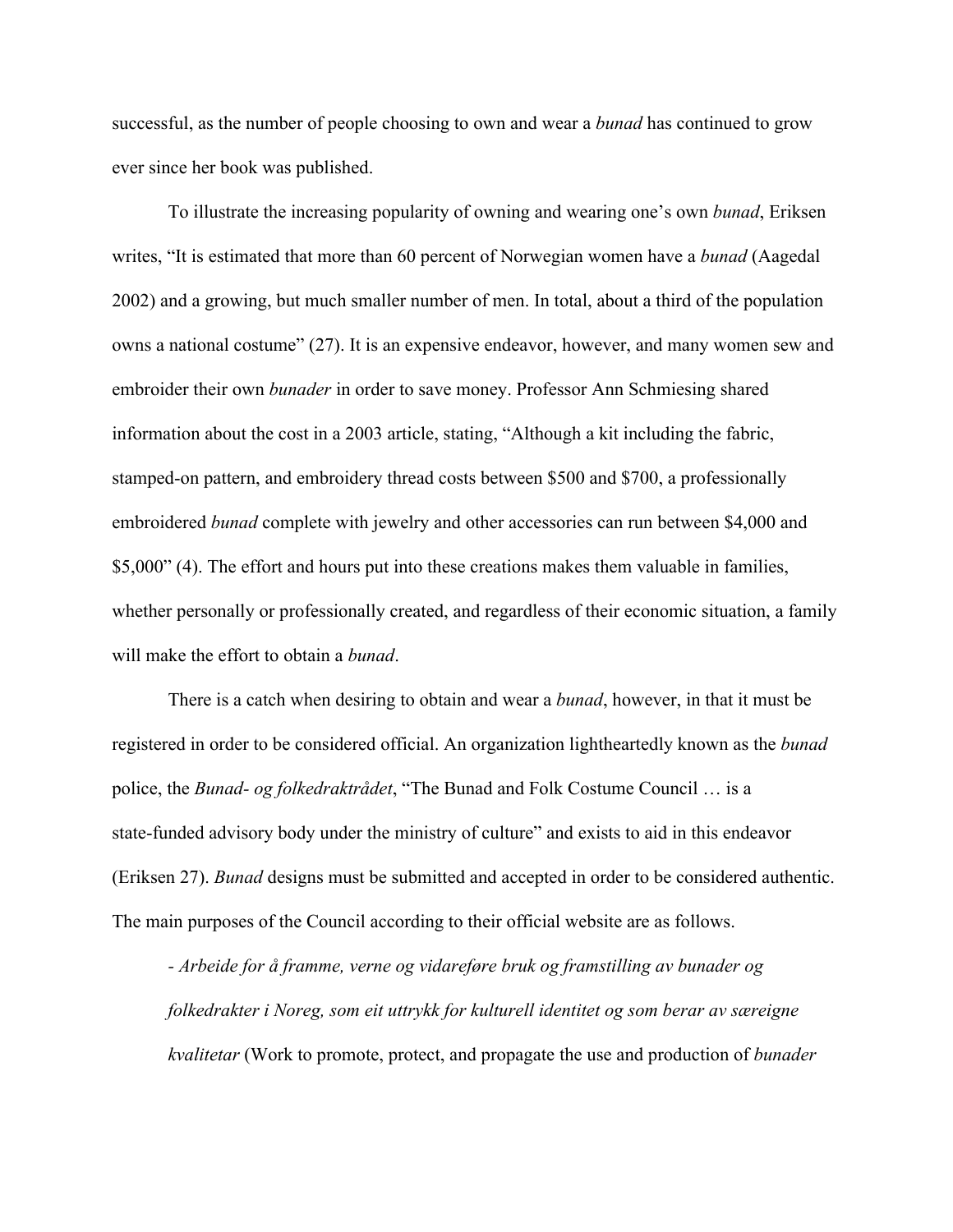and folk costumes in Norway, as an expression of cultural identity and of distinctive qualities)

*- Vidareføre og vidareutvikle arbeidet med å gje råd om og stimulere til auka forståing for tradisjonell draktskikk som grunnlag for dagens bunader* (Continue and further develop the work of advising and stimulating an improved understanding of traditional costume as a basis for today's *bunader*)

*- Formidle kunnskap frå arbeidet og om fagfeltet* (Communicate knowledge of the work and the field of study)

*- Sørge for sikring, lagring, formidling, utvikling og vedlikehald av dokumentasjonssamlingane* (Provide security, storage, dissemination, development, and maintenance of documentation collections)

*- Vere sekretariat for det statlig oppnemnde Bunad- og folkedraktrådet* (Be the secretary of the state-approved Bunad and Folk Costume Council)

It is abundantly clear that Norwegians are proud and protective of their cultural heritage, as evidenced by the strictness with which they manage rights to *bunader*. I first learned about the importance of the *bunad* from my husband's family, as well as how seriously the Norwegian government takes their authenticity. My mother-in-law, Ellen Lyngso Klein, has possession of the *bunad* constructed and sewn by her mother, Esther Johanna Lyngso Christiansen; it is a family heirloom. In a recent conversation, Ellen relayed to me that when Esther was constructing the *bunad*, she almost wasn't allowed to purchase the approved fabric from the authorized merchant because she wasn't born in Norway. Esther was finally successful in her purchase after explaining to the merchant that she was fully Norwegian and her parents only happened to be out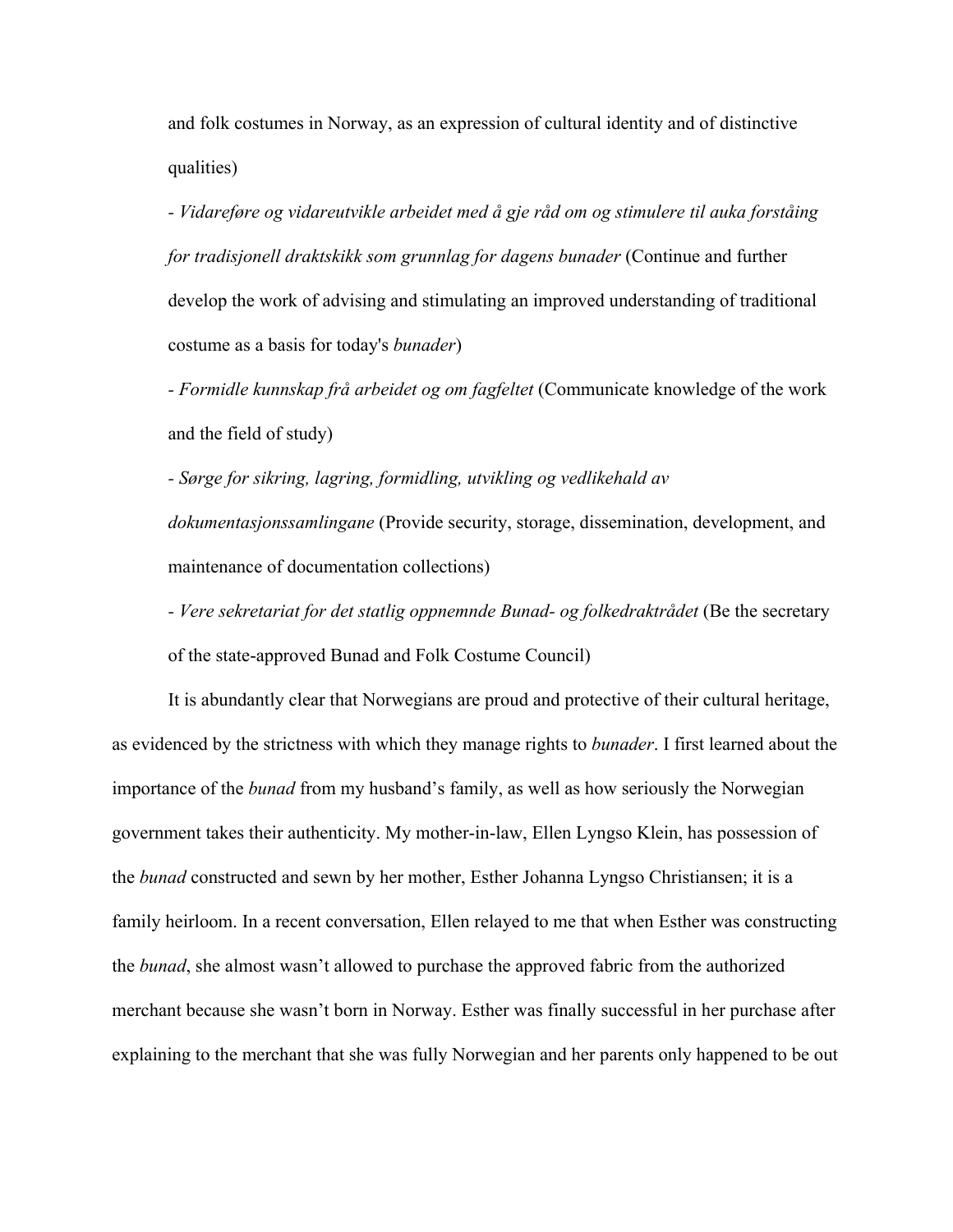of the country at the time of her birth. A number of Esther's family members had emigrated to the United States, and her parents were visiting at the time she was born. When Esther was three years old, they returned to Norway and lived there for fifteen years, during World War I and the aftermath. She always had a very strong Norwegian identity and was always proud of her cultural heritage, which she passed along to her children. This Norwegian pride is likely due to the nation's struggle for independence from Sweden, which was only achieved in 1905.

Many countries, like Norway, have a history of national costumes, and some perhaps are not as well known. Another example of well known national costume is Japan's *kimono*, which, like the *bunad*, has seen a resurgence in popularity during the later part of the twentieth century. The *kimono*, in its simplest form, is a floor-length robe that wraps closed in front of the wearer and is tied shut with a waistband called an *obi*. It is known for having voluminous sleeves, with a neckband across the top of the back, and is frequently made with beautifully dyed, painted, or embroidered fabric. Sometimes the design on the fabric tells a story, so that the *kimono* is not only clothing but also in essence a book. *Kimono* for centuries were worn by both men and women, but now are primarily only worn by women (Goldstein-Gidoni). The most elaborate *kimono* of the Edo era had many layers of robes on top of each other, sometimes even preventing the wearer from being able to walk (Cliffe 14).

Most people recognize the *kimono* as part of the Japanese culture, and the word itself means "something to wear" (Assmann 360). It has been worn by men and women throughout recorded Japanese history, though the appearance and elements have changed over time. In modern times, men rarely wear *kimono* and typically wear Western style clothing such as suits. Japanese scholar and *kimono* fashion historian Sheila Cliffe shares research conducted by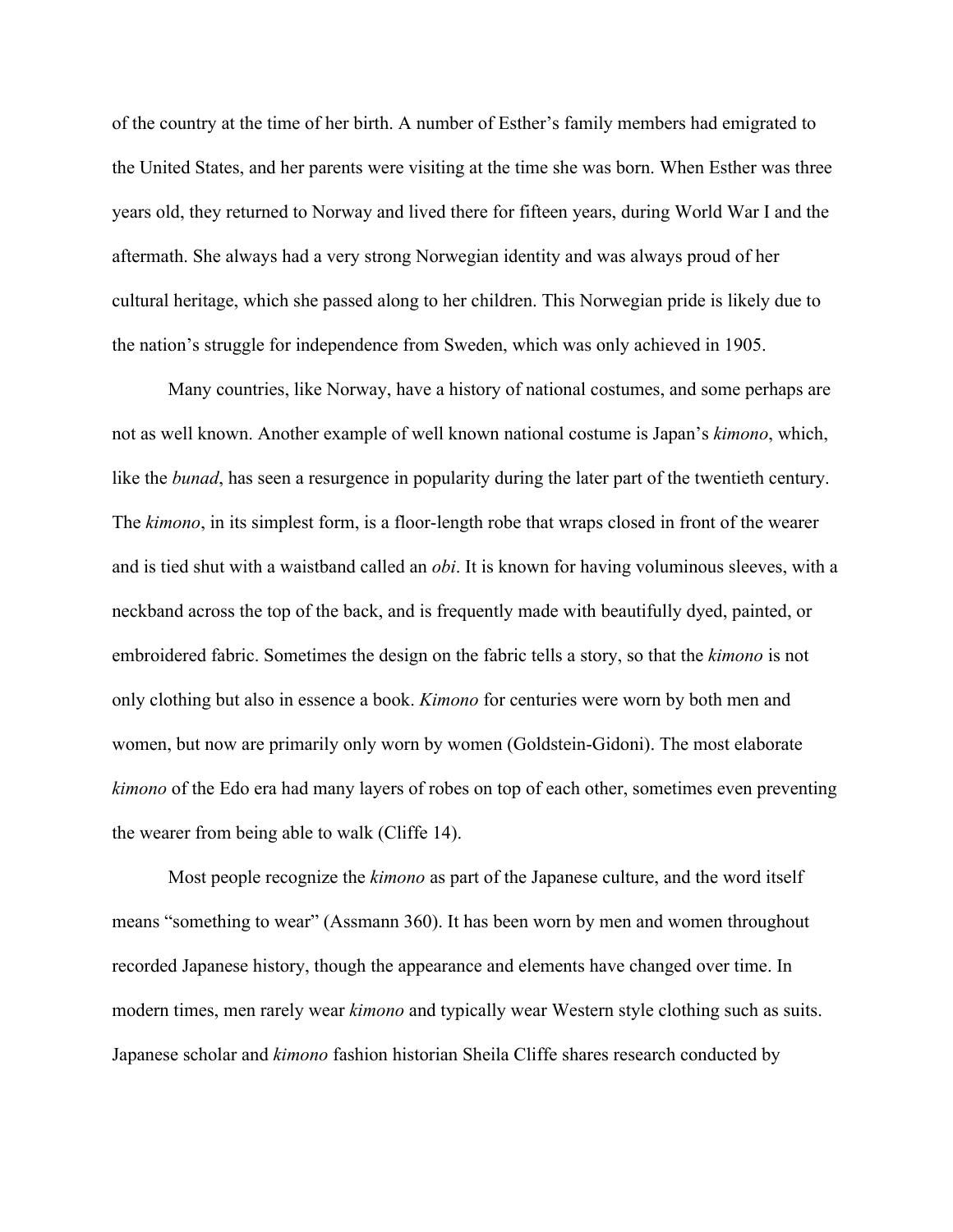anthropologist Kon Wajiro on separate occasions in 1925, 1933, and 1951 showing that the vast majority of men were already dressing in Western clothing, while women were very slowly switching from Japanese traditional clothing to the Western style (49-50). Ironically, Cliffe explains that *kimono* was considered unpatriotic clothing during World War II "because it used too much cloth" (56). While cultural identity was important during the war, it was demonstrated in other ways besides wearing traditional clothing.

After the war, *kimono* sellers realized that Western dress had the potential to eradicate the traditional clothing. Around half of Japanese women (and growing) wore Western clothing, and fewer knew how to correctly wear *kimono*. Professor Sheila Cliffe explained that the cultural importance of *kimono* diminished and it "gradually became confined to its role as formal wear for weddings, ceremonies, and marking rites of passage, and to the world of Japanese culture and arts, such as the theater, the tea ceremony, and flower arranging" (Cliffe 62). Other scholars like Japanese sociologist Stephanie Assmann recognized that "the *kimono* is at risk of dying out due to the fact that many women in contemporary Japanese society do not know how to wear a *kimono* properly" (370). Dressing schools began over fifty years ago in the hope of inspiring more Japanese women to appreciate and wear them more frequently. The effort has helped, as *kimono* sales increased again until 1985 (Cliffe 63). At that time, sales decreased again for a few years, but a rebirth of popularity in Japanese culture during the 1990s and into the new century triggered a rebirth of sales, and more people were buying them again. Globalism was on the rise worldwide during this time, and people in other cultures developed an insatiable desire for Japanese culture, from electronics to pop culture to *kimono*.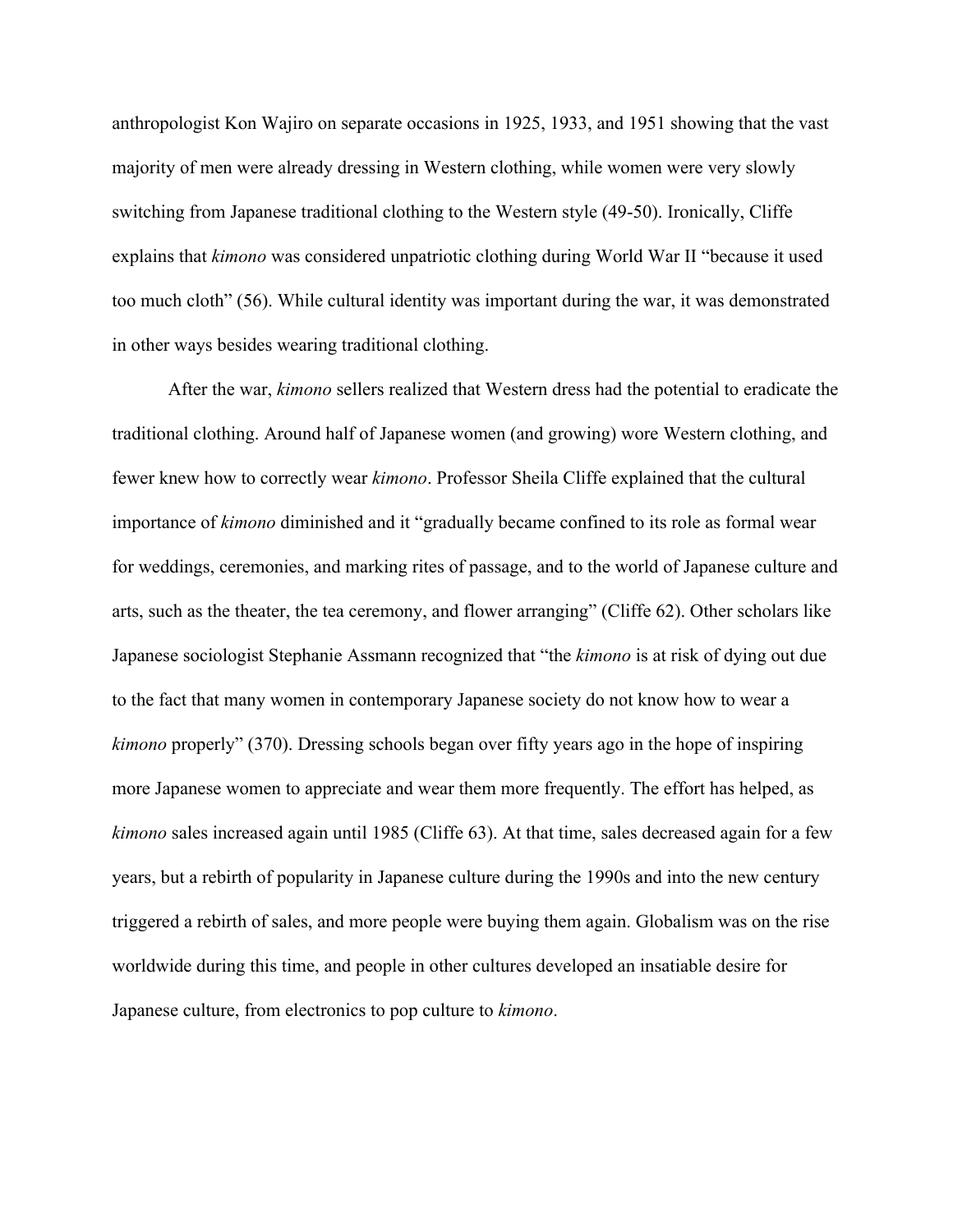Geisha and *kimono* scholar Liza Dalby writes, "The capacity of clothing to convey information is enormous. Its messages are silently and efficiently broadcast to other members of society, who are all equipped by cultural knowledge to read its codes at a glance" (7). But what information is conveyed by a national costume? The first and most obvious fact is indicating national identity or ethnic heritage by simply being worn. Another level is communicating to others within the same cultural group more specific information about social status, economic status, marital status, profession, geographic location, gender, and much more. Another message a national costume may send is that of desired affiliation with a particular group, perhaps by someone with mixed familial ethnicities or the simple desire to be part of a preferred cultural group. Indeed, these two costumes are well known beyond the borders of their homelands as recognizable symbols of cultural identity and are even used by those of similar ethnic background but living in other countries.

For some, national costumes may have an association with years past when gender-based roles were more traditional and not as liberated as modern times. Even within the past century, women traditionally served in the home: raising children, preparing and serving meals, cleaning the home, ensuring the husband was comfortable and cared for. Husbands went to work and earned the income by which the family had lodging, food, and the comforts of daily life. By invoking ideas related to sensibilities that are no longer as widely practiced, the wearer of a *bunad* or *kimono* may be seen to be saying, "I appreciate tradition, and enjoy old-fashioned ways of life, and wish to immerse myself more fully in it." Alternately, since perceptions of women worldwide have grown more diverse, someone who appreciates a national costume yet is afraid of or hesitant to wear one may not be allowing their true personality to be fully expressed. There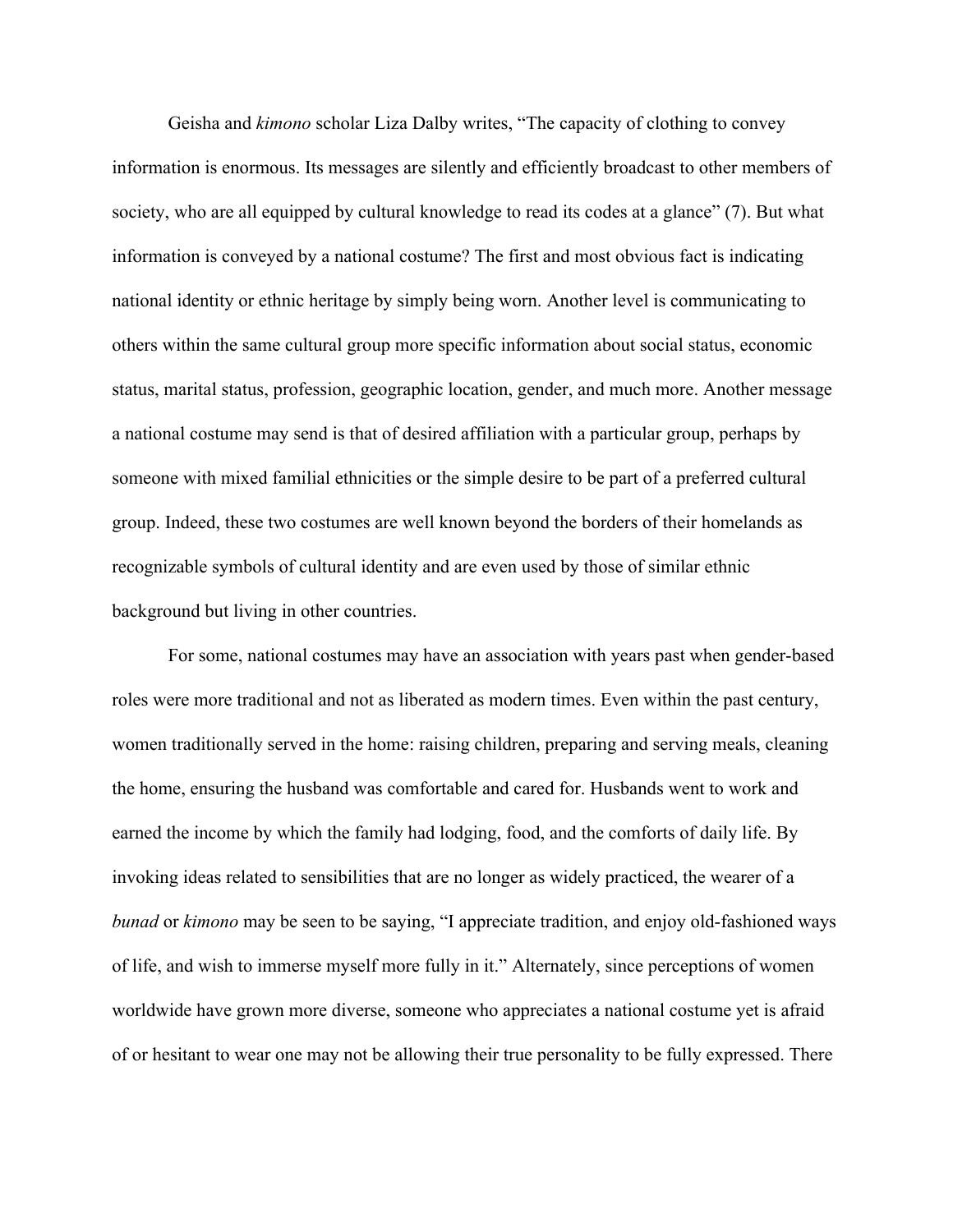is no reason to necessarily assume that a person who appreciates historical artifacts or other evidence of ancient culture solely believes in antiquated rules about gender roles. This is a double bind, where neither extreme is correct or desired. Instead, the truth and reality lies somewhere in the middle.

Japanese Studies lecturer Stephanie Assmann recognizes another double bind in her article, and states, "A person makes a deliberate statement by refusing to wear a *kimono* at all. But a person not only makes a statement by wearing a *kimono*, but also, through the manner in which a *kimono* is worn, a person expresses an opinion about the *kimono* as a national and cultural symbol" (373). The same can be true of people choosing (or not) to wear the *bunad* or any other national costume.

Nathan Joseph, who studied the sociology of clothing, states "the dress of other nations and cultures has long been used by groups ranging from Bohemians to upper-class elites to express the allure of the distant and mysterious" (187). In fact, choosing to wear either a *bunad* or *kimono* reveals quite a bit about the wearer, perhaps the most obvious being the financial well-being of the owner. Both national costumes are quite expensive to obtain and/or produce, so owning a *bunad* or *kimono* shows a certain level of financial acumen. This is quite important in some cultures, especially for the Japanese. Ofra Goldstein-Gidoni, in her research on *kimono* and construction of cultural identities, explained that "having the economic means to dress one's daughter in an expensive *kimono* for her coming-of-age ceremony is still considered important for the public image of the modern Japanese household" (359). This shows that while both diversity and pluralism of clothing styles are present, the traditional Japanese costume is still an important element of cultural identity.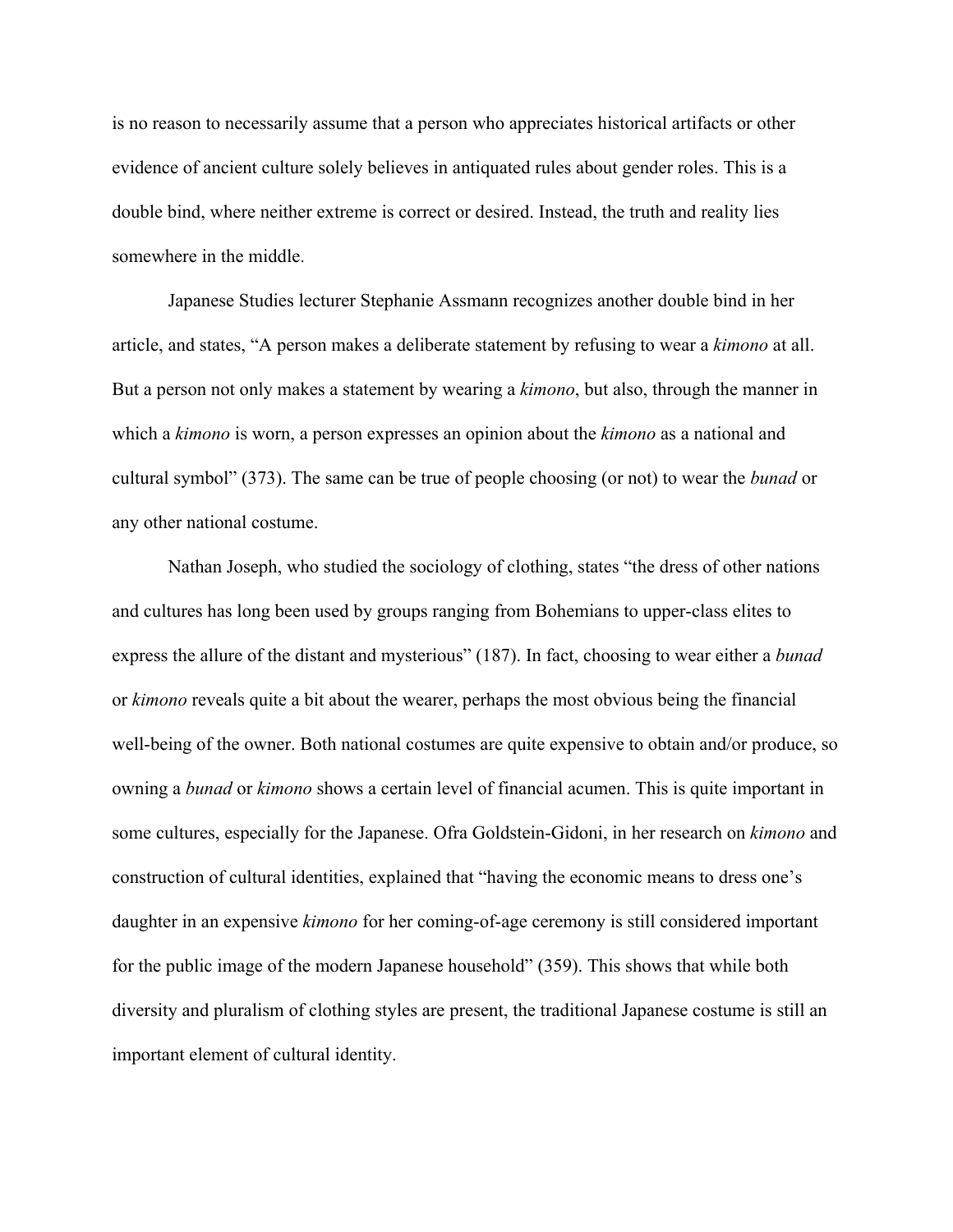Additionally, national costumes like the *bunad* or *kimono* often require certain cultural knowledge about how to wear them, accessorize, comport oneself, and so forth. Other cultural traditions, such as Japanese floral arranging and tea ceremonies, are often regarded in a similar way. Assmann explains, "The ability to master traditional Japanese arts presupposes a distinctive education and sets people who have accomplished this ability apart from the majority of Japanese people in contemporary society who do not know how to wear a *kimono* or how to practice a tea ceremony" (372). The *Bunad* and Folk Costume Council is a manifestation of how Norway desires to manage this particular element of their culture.

The *kimono* is often more well-known by a wider audience of people, because Japanese culture is generally more well-known now than Norwegian culture. A number of feature films with references and storylines relating to Japanese culture have been released in recent decades. Additionally, the growth of the internet has made it much easier for people to be exposed to other cultures as well as share their own experiences. It is not uncommon to see photos floating around social media of Americans wearing national costumes from other cultures. For example, one person may visit Japan and take a photo wearing a *kimono*. Or perhaps someone attends a *Syttende Mai* (Seventeenth of May, Norway's Constitution Day) celebration at home or abroad and wears a *bunad*. The person viewing these images may react differently depending on their perspective; they may be impressed or offended. It's possible that wearing the national costume of a culture not your own could be seen as cultural appropriation.

A final piece of evidence that *bunad* and *kimono* are important for reclaiming cultural identity is that they are both used regularly in positive cultural celebrations in Norway and Japan. In both cultures, wearing the traditional national costume is now seen as a positive statement,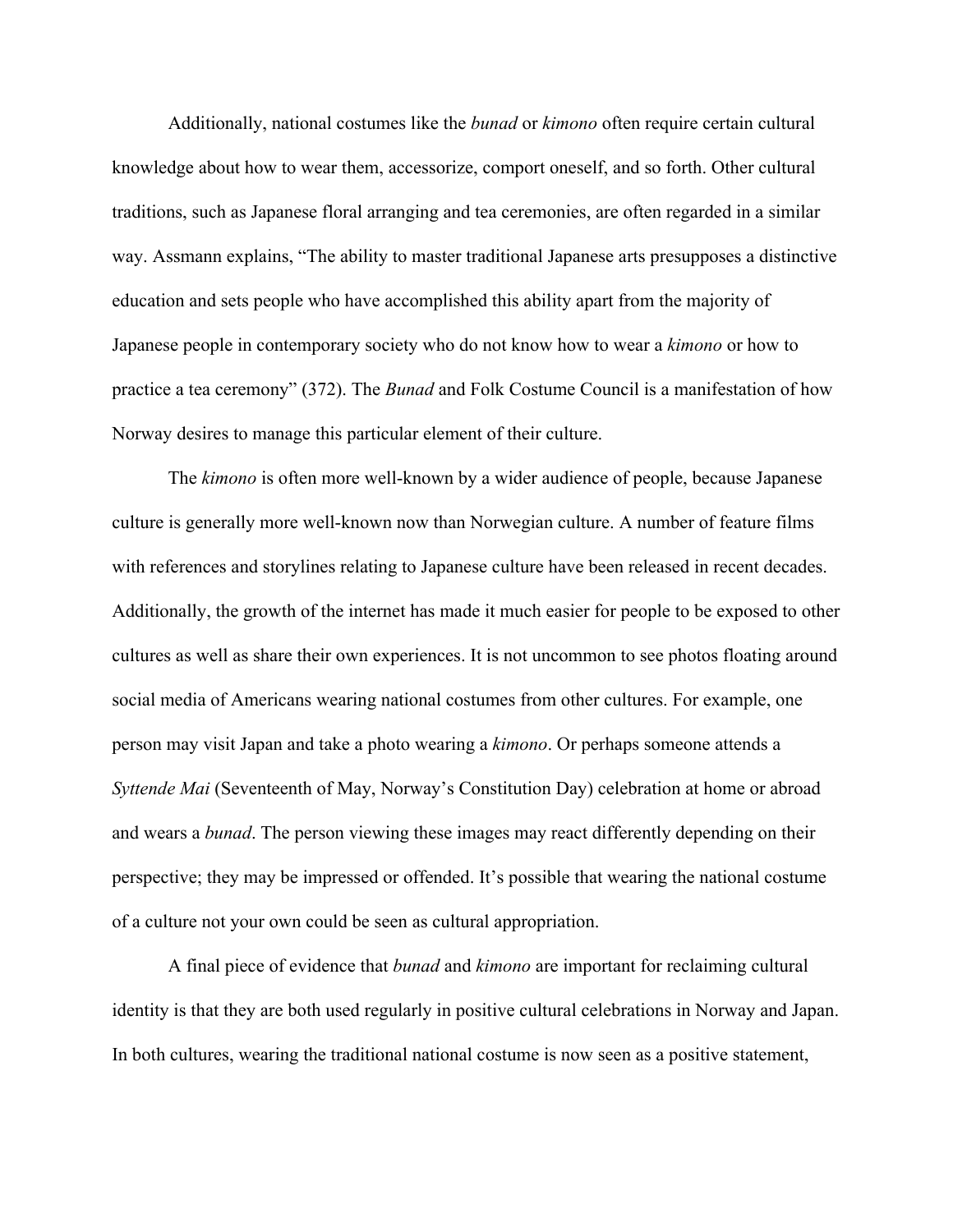especially on national holidays, religious holidays, and at cultural celebrations, and both the *bunad* and *kimono* enjoy the privilege of being used for these occasions. Professor of German and Scandinavian Studies Ann Schmiesing explains that "*bunader* … are worn not only on Constitution Day but also to christenings, confirmations and weddings, at Christmas, and they are recognized as full formal dress for any official function" (2). *Kimono* also enjoys the privilege of playing a role in death. Noted *kimono* scholar Liza Dalby explains that "The occasions that call for *kimono* are crucial ceremonial points in the life cycle--birth, marriage, and death. … Graduations, the coming-of-age ceremony (January of one's twenty-first year), entrance rituals for school or company, retirement ceremonies, and New Year's Day are all good times to observe Japanese women displaying their Japaneseness" (118). She also states that there are some non-ceremonial occasions where wearing a *kimono* is accepted, like cultural events such as "flower-arranging, tea ceremony, classic theater, dance, or music" (119). By wearing traditional costumes for an increasing number of everyday events, the Japanese are reclaiming their cultural identity.

National costumes aren't an anachronism, though they do remind us of rich cultural histories. Norwegians and Japanese people are proud of their heritage and choose to wear *bunads* and *kimono* to demonstrate that pride and reclaim a cultural identity that at one time was decreasing. Families in both cultures make sacrifices in order to obtain a prized and beautiful piece of their cultural heritage, and know that wearing them for cultural celebrations will unite them with other members of their culture no matter their geographic location. *Bunads* and *kimono* are crucial elements of staying culturally grounded in a diverse world where pluralism is the norm.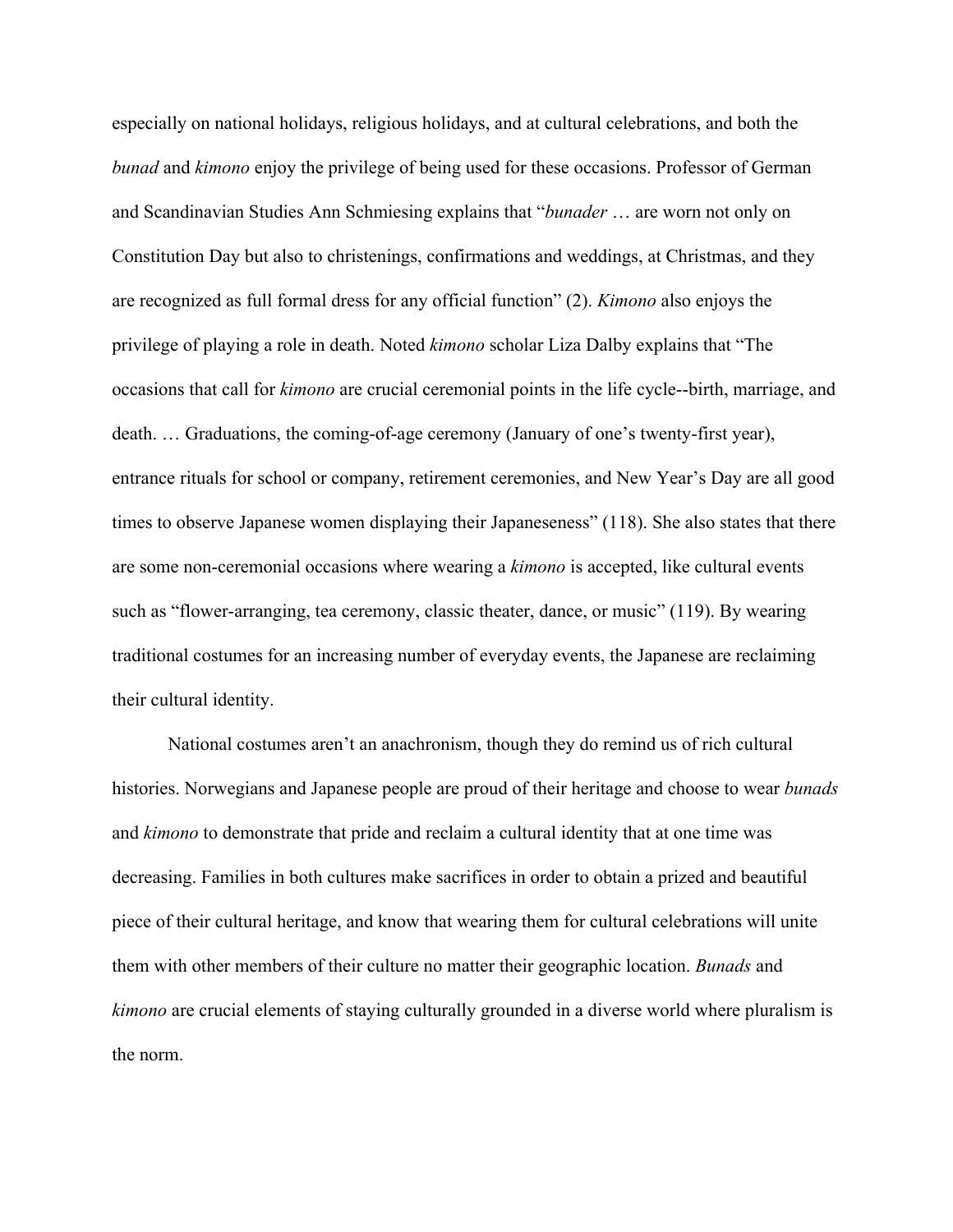## Works Cited

Anawalt, Patricia R. *The Worldwide History of Dress*. New York: Thames & Hudson, 2007.

Assmann, Stephanie. "Between Tradition and Innovation: The Reinvention of the Kimono in Japanese Consumer Culture." *Fashion Theory: The Journal of Dress, Body & Culture*, vol. 12, no. 3, Sept. 2008, pp. 359-376. EBSCO*host*, ezproxy.valpo.edu/login?url=http://search.ebscohost.com/login.aspx?direct=true&db=aph &AN=34107738&site=ehost-live&scope=site.

Barnard, Malcolm. *Fashion as Communication*. Routledge, 1996.

Bradshaw, Angela. *World Costumes*. A. & C. Black Ltd., 1954.

- "Bunad Norwegian Traditional Costumes." *My Little Norway*, 5 Dec. 2009, mylittlenorway.com/2009/05/bunad-norwegian-traditional-costumes/.
- Cliffe, Sheila. *The Social Life of Kimono: Japanese Fashion Past and Present*. Bloomsbury Academic, an Imprint of Bloomsbury Publishing Plc, 2017.

Dalby, Liza. *Kimono: Fashioning Culture*. University of Washington Press, 2001.

- Eriksen, Thomas Hylland. "Keeping the Recipe: Norwegian Folk Costumes and Cultural Capital." *Focaal*, vol. 2004, no. 44, 2004, doi:10.3167/092012904782311308.
- Goldstein-Gidoni, Ofra. "Kimono and the Construction of Gendered and Cultural Identities." *Ethnology*, vol. 38, no. 4, 1999, pp. 351–370. *JSTOR*, JSTOR, www.jstor.org/stable/3773912.
- Gradén, Lizette. "Fashionordic: Folk Costume as Performance of Genealogy and Place." *Journal of Folklore Research*, vol. 51, no. 3, Sep-Dec2014, pp. 337-388. EBSCO*host*, doi:10.2979/jfolkrese.51.3.337.
- Joseph, N. *Uniforms and Nonuniforms: Communication through Clothing*. Greenwood Press, 1986.

Klein, Becky Belmont, and Ellen Lyngso Klein. "Conversation with Ellen Klein." 16 June 2018.

Leoussi, Athena S. "The Ethno-Cultural Roots of National Art\*." *Nations and Nationalism*, vol.